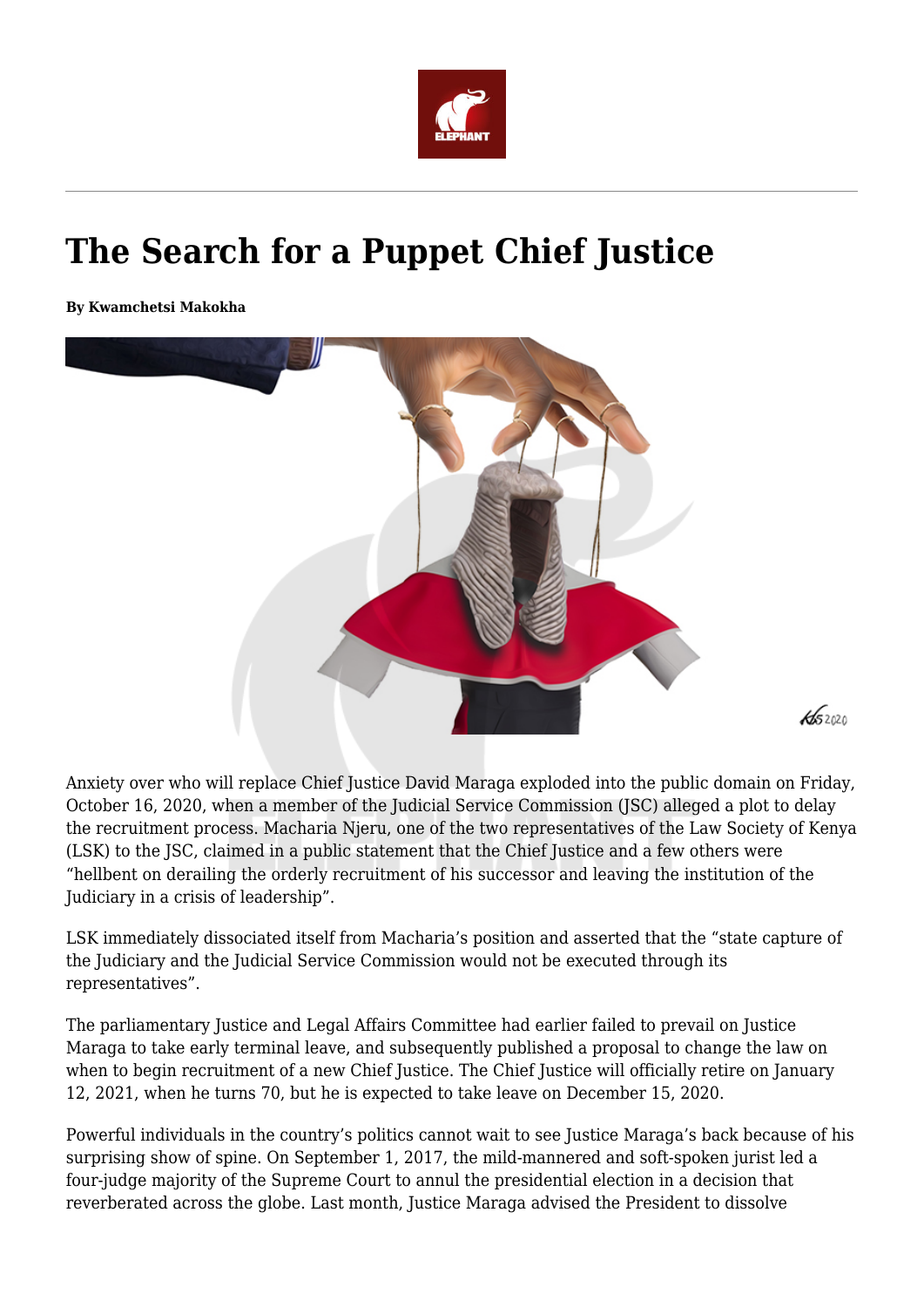Parliament for failing enact laws to increase representation of women in national elected leadership on the strength of a High Court declaration and six petitions.

Between the two monumental decisions, the Chief Justice has called out the President over judiciary budget cuts, disregard for court orders and verbal attacks on the institution he leads.

Justice Maraga's name conjures up odium and foreboding in state organs at the executive and legislative levels, expressed through punitive [budget cuts](https://africacheck.org/reports/factchecking-kenyas-chief-justice-on-judiciary-funding-and-backlog-of-cases/) in the Judiciary, [disregard](https://www.businessdailyafrica.com/bd/data-hub/pain-of-increasing-non-compliance-with-court-orders-2285070) of [courts'](https://maudhui.co.ke/list-court-orders-disobeyed-kenyan-government/) [authority,](https://maudhui.co.ke/list-court-orders-disobeyed-kenyan-government/) and derisive rhetoric. None of these backhanded actions have brought the politically powerful any satisfaction, hence the abiding desire to find a more user-friendly Chief Justice.

Vacancies in the Judiciary can only be advertised fourteen days after they open up, according to the law, which means that the Chief Justice, who also chairs the JSC, plays no role in recruiting his successor. Previously, individuals in the presidency unsuccessfully sought to influence who becomes Chief Justice since the Constitution of Kenya, on its promulgation in 2010, retired Justice Evan Gicheru in February 2011. At the time, President Mwai Kibaki nominated the Court of Appeal's Justice Alnashir Visram for Chief Justice without inviting applications or conducting interviews. He was countermanded by the newly-constituted JSC, which then conducted one of the most brutal public interviews for the position before choosing civil society icon and law scholar Willy Mutunga.

Justice Maraga's name conjures up odium and foreboding in state organs at the executive and legislative levels, expressed through punitive budget cuts in the Judiciary, disregard of courts' authority, and derisive rhetoric.

Dr Mutunga's transparent recruitment freed him from the usual baggage that would accompany a political appointment to lead the transformation of the judiciary into an independent, publicly accountable institution [Full disclosure: I was communication advisor in the Office of the Chief Justice from 2011 to 2015]. By the time Dr Mutunga chose to retire a year early in June 2016, he had trebled the number of judges to increase efficiency, built confidence and secured the highest funding ever for the institution. He also ring-fenced decisional independence that would enable courts to act as a check on executive and legislative power.

After the Supreme Court upheld the 2013 presidential election, an internal corruption investigation in the Judiciary sucked the institution into a confrontation with the National Assembly, which petitioned the President to appoint a tribunal to investigate six members of the JSC. A five-judge High Court bench neutered the tribunal before it could sit and presented the first contest between Dr Mutunga and President Uhuru Kenyatta.

President Kenyatta would play possum with a list of 25 judge nominees presented to him by the JSC, first appointing 11 and then keeping the other 14 in abeyance for a year. An amendment to the law to require the JSC to send the President [three](https://nation.africa/kenya/news/judges-clip-president-s-powers-in-choice-of-chief-justice-1202274) names from which he could choose the Chief Justice was struck down on account of unconstitutionality.

When Dr Mutunga wanted to retire, the President declined to meet him, and the Speaker of the National Assembly refused to respond to his request to address Parliament. By the time interviews for Dr Mutunga's replacement began in September 2016, the Executive was disoriented and unable to muscle its substantial vote strength in the JSC for a single candidate.

Although the presidency nominates two non-lawyers as members of the JSC in addition to the Attorney General and a nominee of the Public Service Commission, thus controlling 36 per cent of the vote, the Judiciary has five members – the Chief Justice as chair and one representative each for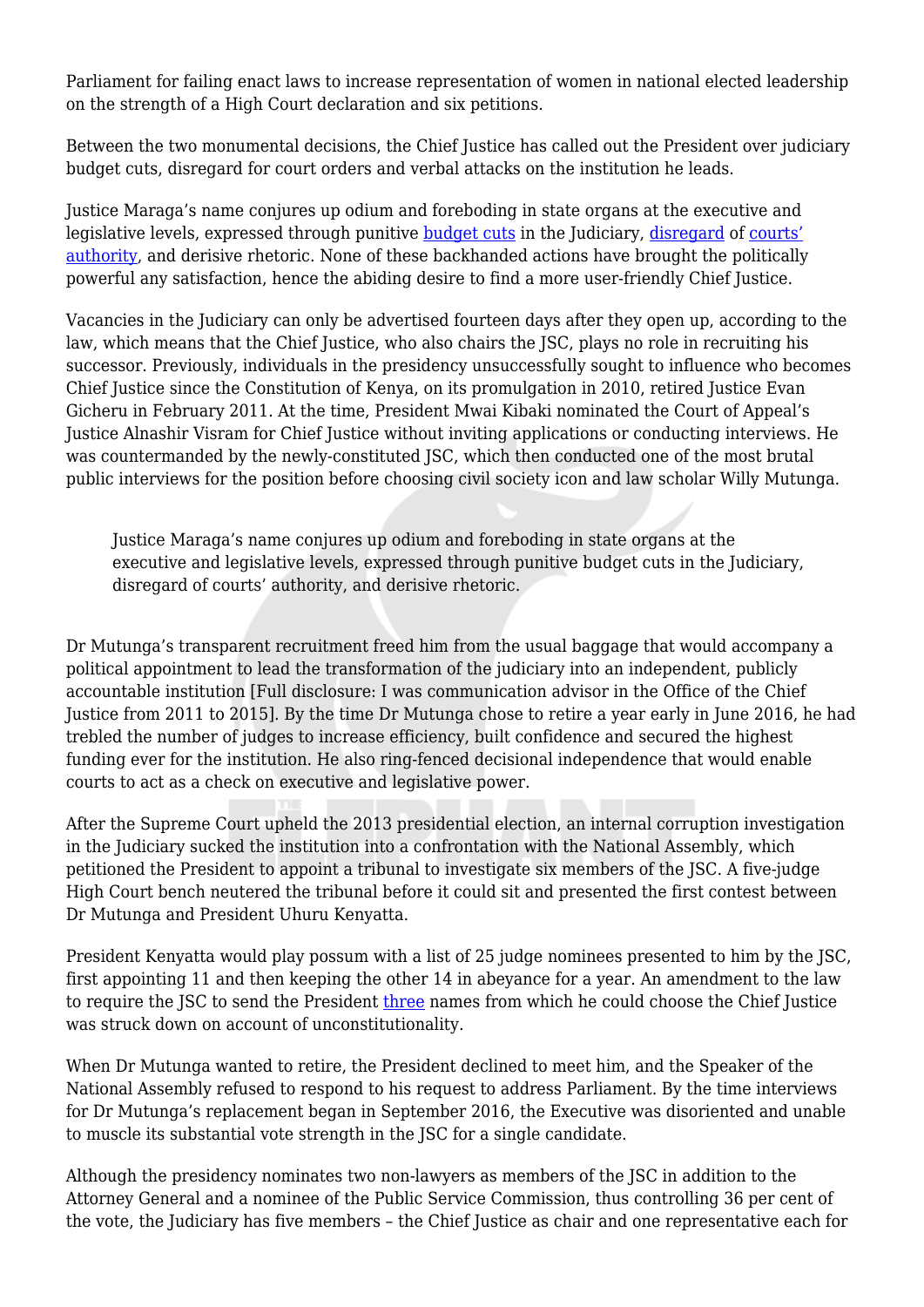the Supreme Court, the Court of Appeal, the High Court and the magistrates – and has 45 per cent voice. The Law Society of Kenya's two representatives – 18 per cent – provide an important swing vote for the Executive or the Judiciary whenever there is no consensus.

Justice Maraga of the Court of Appeal emerged as the dark horse in the three-month search for the Chief Justice on the strength of his electoral law jurisprudence. Earlier attempts to name Supreme Court judge Jackton Ojwang as acting Chief Justice were abandoned. Justice Ojwang trailed fellow Supreme Court judge Smokin Wanjala, Kenyan-American law professor Makau Mutua, and constitutional law expert Nzamba Kitonga.

When Dr Mutunga wanted to retire, the President declined to meet him, and the Speaker of the National Assembly refused to respond to his request to address Parliament.

The Supreme Court's annulment of the presidential election in September 2017 produced voluble complaints from President Kenyatta, who threatened unspecified action against the Judiciary. The independence of the Judiciary, represented in the person of the Chief Justice, has clearly rankled President Kenyatta and his supporters. He subsequently began a systematic reorganisation of the Executive's representatives to the JSC by picking a judiciary insider, Court of Appeal president, Kihara Kariuki, to replace Attorney General Githu Muigai. Even before the terms of public representatives Winnie Guchu and Kipng'etich Bett were midway, he recalled them and replaced them with Prof Olive Mugenda and Felix Koskey. And then he declined to gazette the re-election of Mohammed Warsame as Court of Appeal representative to the JSC. Judge Warsame was finally seated without [re-taking oath courtesy of a court decision](http://kenyalaw.org/caselaw/cases/view/164796/) that obviated the need for his election to be gazetted. He joined the judiciary column led by the Chief Justice, Deputy Chief Justice Philomena Mwilu, who had been elected to represent the Supreme Court, and Justice David Majanja, who represents the High Court.

[Fears](https://twitter.com/NelsonHavi/status/1312629170883776515) have been rife that the election of the magistrates' representative to replace Chief Magistrate Emily Ominde in December and the replacement of LSK woman representative Mercy Deche could provide an opportunity for the Executive to support pliant candidates, in addition to Macharia Njeru.

It is likely that urgent attempts to start the Chief Justice's recruitment could exclude the two representatives of the magistrates and the LSK, thus denying the panel two critical voices. Voting strength in the JSC could also be significantly altered if some of the commissioners apply for the Chief Justice's position. For one, it is not clear if the 62-year-old Deputy Chief Justice Philomena Mwilu, who already represents the Supreme Court in the JSC, will act as chairperson of the commission once Justice Maraga leaves.

Although voting is an important factor in choosing the next Chief Justice, qualification is probably more important. And the public scrutiny candidates are subjected to, complete with court oversight when required, means that a naked attempt to install a puppet would backfire.

Political horse-trading with Parliament is a necessity for nominees to the position of Chief Justice and Deputy Chief Justice to be confirmed during vetting. Often, politicians view the Chief Justice's position as one of the spoils to be traded during ethno-regional deal-making. So far, the Chief Justice's position has been occupied by a kaleidoscope of Kenyans – including many ethnic and religious colourations.

The law only provides for the Deputy Chief Justice to act as Chief Justice "[i]n the event of the removal, resignation or death" and only for a period not exceeding six months pending the appointment of a new one. It remains to be seen if legal experts will argue that retirement is not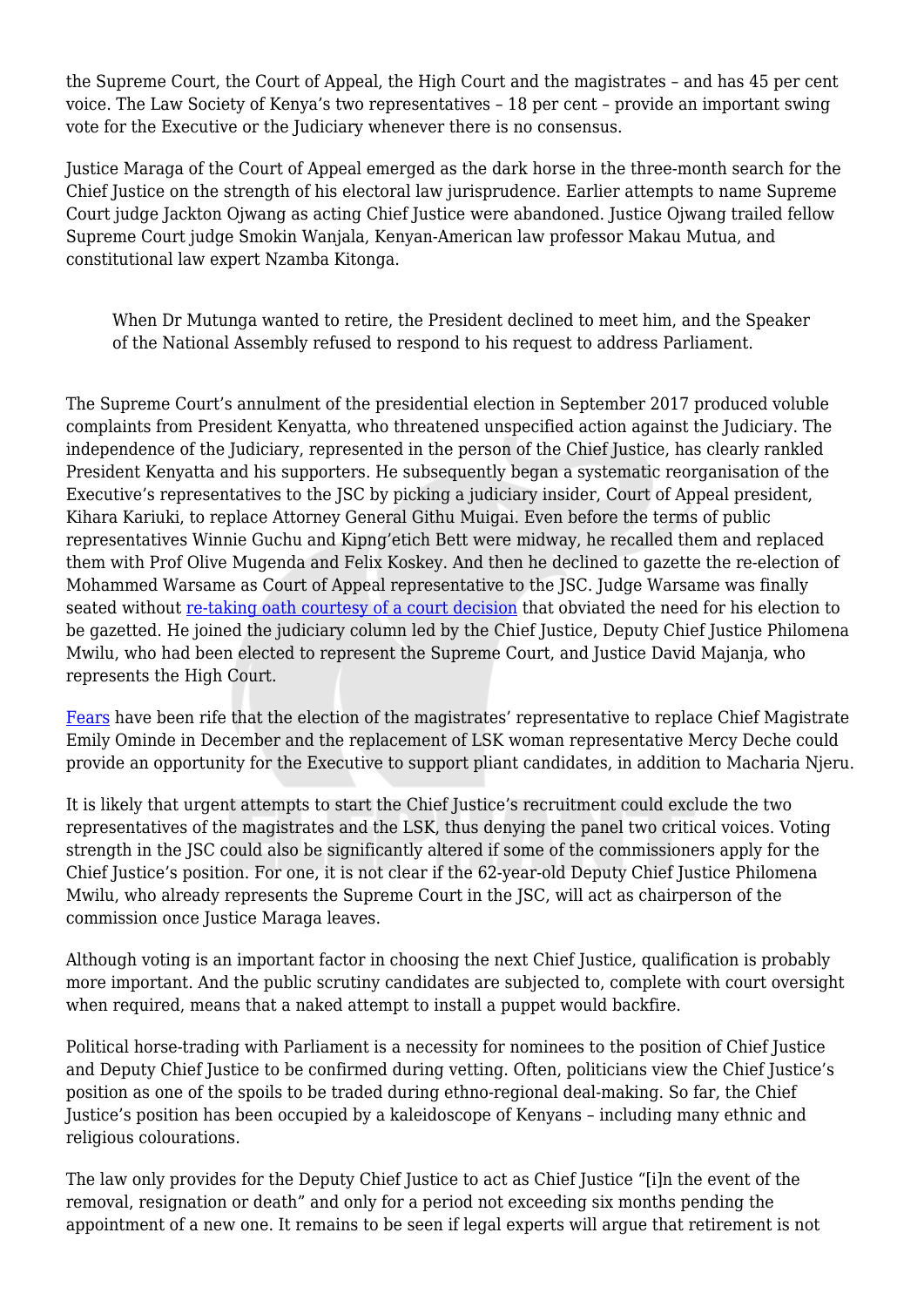equivalent to removal, resignation or death. Should Justice Mwilu also throw her hat in the ring for the top job, she would not be able to cast a vote as a JSC member.

Another JSC member who has to weigh between voting and chasing the job is 66-year-old Justice Kihara Kariuki, believed to be a front-runner to succeed Chief Justice Evan Gicheru in 2011 but has bided his time, rising to President of the Court of Appeal before accepting to serve as Attorney General. Meanwhile, Justice Mwilu has been embroiled in petitions seeking her removal from office since the Supreme Court annulled the presidential election. Two years ago, the Director of Public Prosecutions and the Director of Criminal Investigations launched a highly publicised effort to arrest and charge her with corruption before the High Court discharged her and advised that complaints against her be first have been processed through the JSC. Justice Mwilu has since tied the JSC in legal knots over the involvement of the Attorney General and one other member in hearing the complaint against her, claiming that they have shown bias.

Although the Constitution allows a Chief Justice to serve for a maximum of 10 years, the practice so far has been to choose individuals who are close to the retirement age, with the effect that those chosen preside over only presidential petitions from one election cycle before they reach the retirement age of 70. If appointments continue to be short-term to limit the pain individuals can inflict on the institution, candidates in their mid-60s appear to be chosen to navigate the 2022 election and leave before the 2027 one.

Although voting is an important factor in choosing the next Chief Justice, qualification is probably more important. And the public scrutiny candidates are subjected to, complete with court oversight when required, means that a naked attempt to install a puppet would backfire.

Although the Supreme Court's Justice Smokin Wanjala gave a good showing at the 2016 interviews and was ranked second, his age – 60 – means that if appointed, he would hold the job for 10 years. Law scholar Makau Mutua, 62, who was ranked third in the 2016 interviews for Chief Justice, could also give the job another try, as would former Attorney General Githu Muigai, who would similarly be hampered by fears of serving out the 10 years in the post.

The Executive's frustration with the Judiciary has been expressed as blame for the slow pace of corruption cases, where the courts are criticised for not pulling their weight to deliver quick convictions. The most evident sign of frustration has been the President's refusal to appoint 41 individuals nominated by the JSC as Court of Appeal and High Court judges. The law does not permit the JSC to reconsider its nominees after the names have been submitted to the President, except in the case of death, incapacity or withdrawal of a nominee. Last week, judge designate Harrison Okeche died after a road traffic accident before he could be sworn in because the President has not published the names as expected. It remains to be seen how the JSC responds.

Chief Justices chair the Judicial Service Commission, and preside over the Supreme Court, which decides the presidential election petitions. Besides the very constrained and collegial power in these two sites, the Chief Justice also exercises administrative power in empanelling High Court benches for constitutional references, and posts judges – powers shared with the President of the Court of Appeal and the Presiding Judge of the High Court.

A Chief Justice cannot direct judicial officers – from the lowliest magistrate to the Supreme Court judge – on how to decide a matter. Much of the power she or he wields is moral and symbolic. The emotional energy invested in controlling the recruitment of the next Chief Justice could turn out to